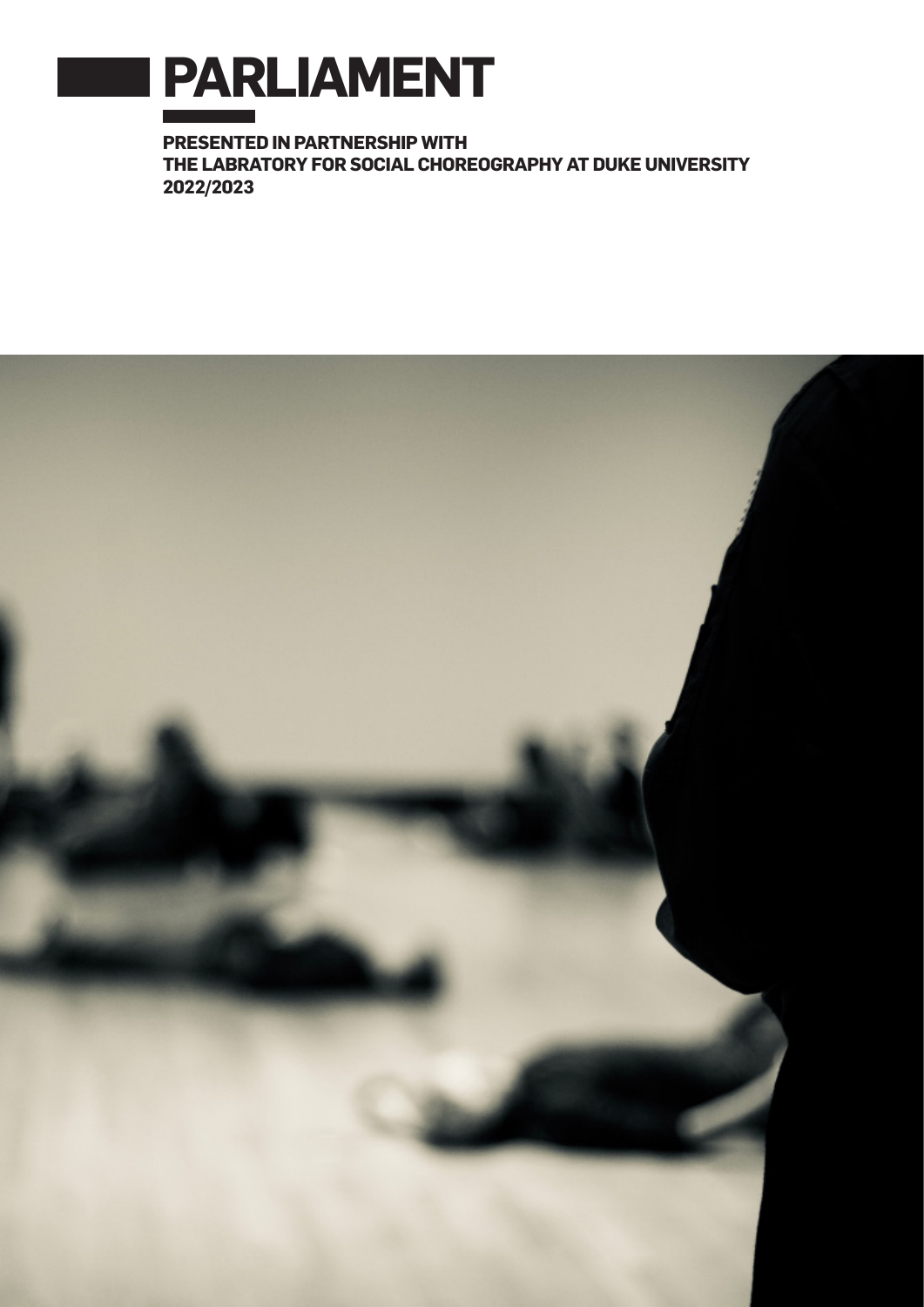# **PARLIAMENT A SOCIAL CHOREOGRAPHY BY MICHAEL KLIËN PRESENTED IN PARTNERSHIP WITH THE LABORATORY FOR SOCIAL CHOREOGRAPHY**

Concept & Realisation: Michael Kliën Artistic Team: Vitoria Kotsalou, Steve Valk, Cory Tamler

Participants: 15-1000+ citizens Duration: 5—90 days / 4—10 hours per day (longer periods are also possible)

Parliament is a pioneering social choreography for citizens. Entirely comprised of humans in movement and thought, and in the absence of language and objects, individuals re-negotiate fundamental principles that govern their interpersonal relations. The situation offers diverse participants and audiences alike, a critically needed withdrawal from normal modes of social interaction and provides instead an innovative site for 21st-century, embodied experimentalist cooperation.

*"Parliament acts as a psychodelic thunderbolt. It draws everyone out of their day-to-day functional perception and plunges them into a lived world of communal wealth, mystery, beauty and potential."* 

short excerpts https://vimeo.com/klien/parliament https://vimeo.com/340488576 Talk at CUNY (hosted by the Segal Theater Center) https://www.youtube.com/watch?v=1PZkX3eoUNw

Oriignally commisioned: 2014; Benaki Museum, Athens; recommissioned 2018 Nasher Museum, North Carolina ; numerous 'closed' (to the public) Parliaments have been situated around the world.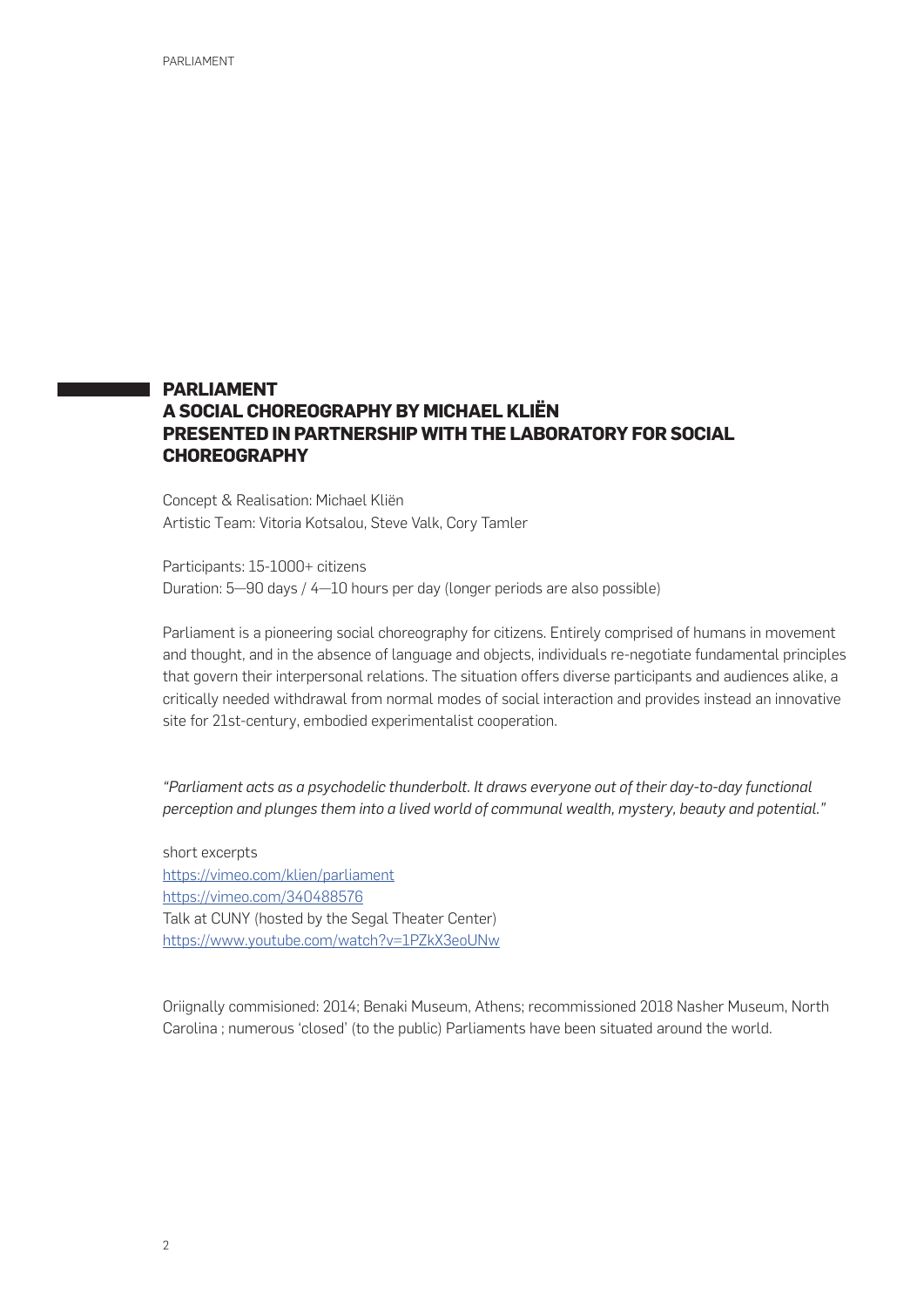### **PROJECT DESCRIPTION**

Sitting within Kliën's wider oeuvre of "choreography as an aesthetics of change" this work has grown out of living in Greece throughout the financial crisis and extended public unrest. The work responds to universal conditions and wider realisations that Western paradigms left us largely bereft: psychologically, socially, spiritually and ecologically. *Parliament* enacts democracy through the primacy of the body.

Initially a minimum of 15 local 'citizens' (immigrants, politicians, students, scientists, workers, pensioners etc.) spend four hours together in a large space. The entire time they observe themselves and each other in silence whilst building a tentative system of exchange through simple means of movement. This process is guided by an earlier conversations with choreographer Kliën. The space offers no particular sensory stimulation; the time is spent tuning perception to the underlying dynamics of the individual and collective mind, sensing, and interacting with self-organising social dynamics. Traces inscribed in gestures and relations are left behind by each individual, potentially being picked up, developed and propagated by someone else.

## **CONCEPT - BARE LIFE IN REVOLT**

A *Parliament* is a discussion; in its modern meaning it has come to be used for a body of people (in an institutional sense) meeting to discuss matters of state. This new adaption of the word *Parliament* aims to get the body politic into a state of dance: 'In truth, the right way to begin to think about the pattern which connects is to think of it as primarily a dance of interacting parts.' (Bateson—*Mind and Nature*) *Parliament* enables communal situations in which the depth and workings of human relations can be sensed and made palpable to participants and audience alike. It acts as catalysts and amplifier for embodied knowledge to formulate, for mammalian intelligence to unfold, specifically in respect to recursive, inter-personal/social relations and their governance. Fundamental to these processes is choreography's unique position in its regard of the body being simultaneously subject, theme, material, tool and terrain. As in Kliën's previous works, choreography is approached as a discipline developing into a cultural practice that contributes to the creation of original politics as well as a social-political consciousness. In fact, *Parliament* reveals the necessity of embodied aesthetics in the (r)evolution of ethics.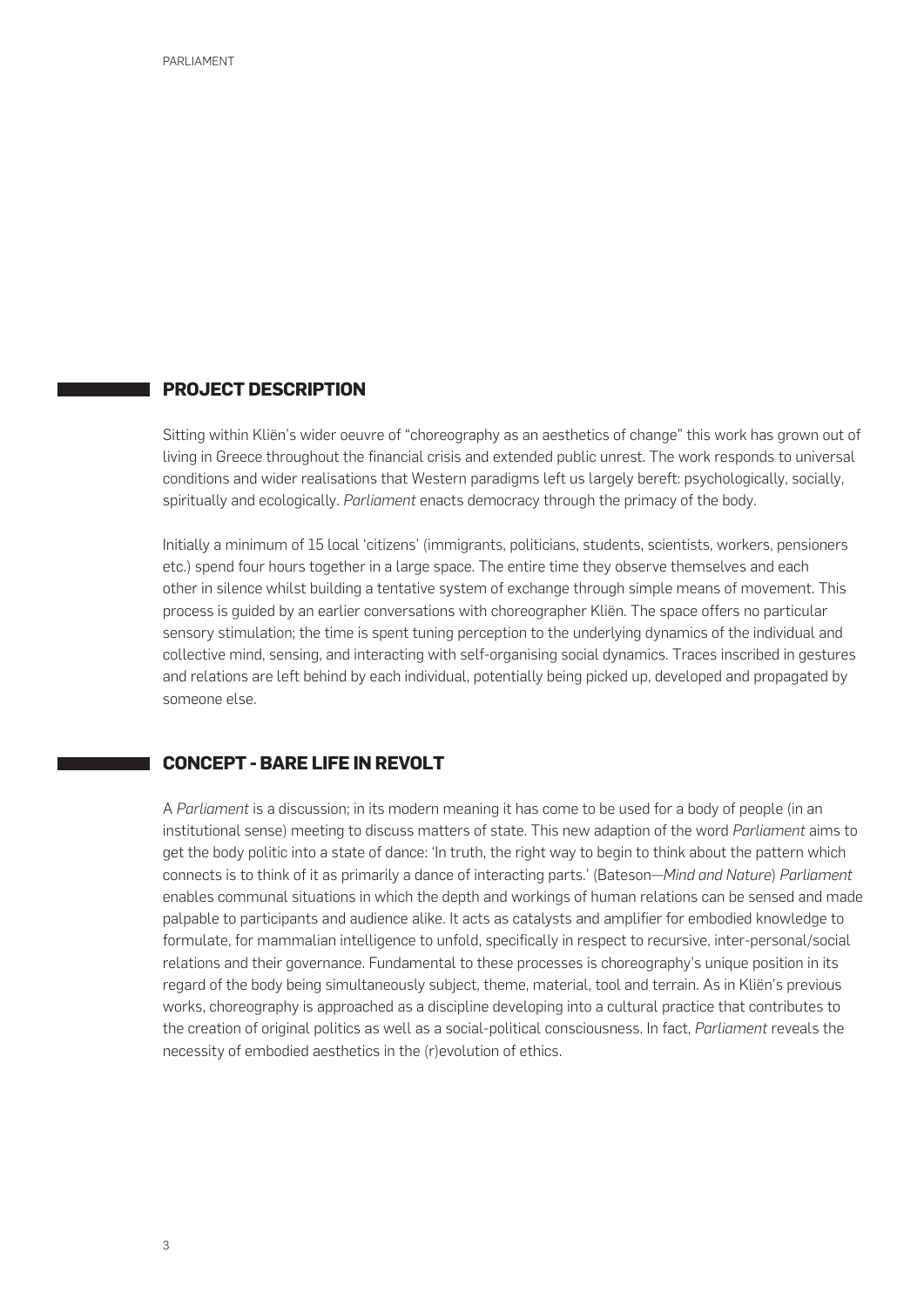## **AUDIENCE EXPERIENCE**

Regular visitors to the museum/Parliament are made aware of the format and concept of the situation by a small number of guides. They gently aid members of the public to enter and manouver through *Parliament.* Initially the audience will be aware of the unusually concentrated and quiet situation. After a short, nonobligatory briefing with a guide they enter the work in their own time and move freely in the space. Some audience members will attempt to contribute to the situation in a playful manner, whereby others will prefer to predominately observe others. *Parliament* allows all visitors to individually and freely engage with this unusual, social and real situation: communicating with fellow humans without words, taking a nap amongst strangers, observing and being observed, dancing, daydreaming etc. Visitors can return at any time to spend more time in *Parliament,* effortlessly becoming full contributors to the 'parliamentary' process. At the exit they can also volunteer to join in the choreographic work as official participants, which will require an introductory conversation with the artist-team.

#### **PRODUCTION REQUIREMENTS**

Large, indoor space such as black-box theatre with retracted seating, gallery, large hall,.min 15x8m No special lighting or sound setup required. Please note that this work is scalable in space-size as well as numbers of participants.

### **ORGANISATION**

A small artistic team in collaborations with presenters (curator/pr/marketing), will create a call for participants up to three months prior to the event. Instructions for participants will be shared at the beginning of Parliament's session. The initial casting process forms a central aspect of the work in order to ensure diverse and locally representative demographics of the participants.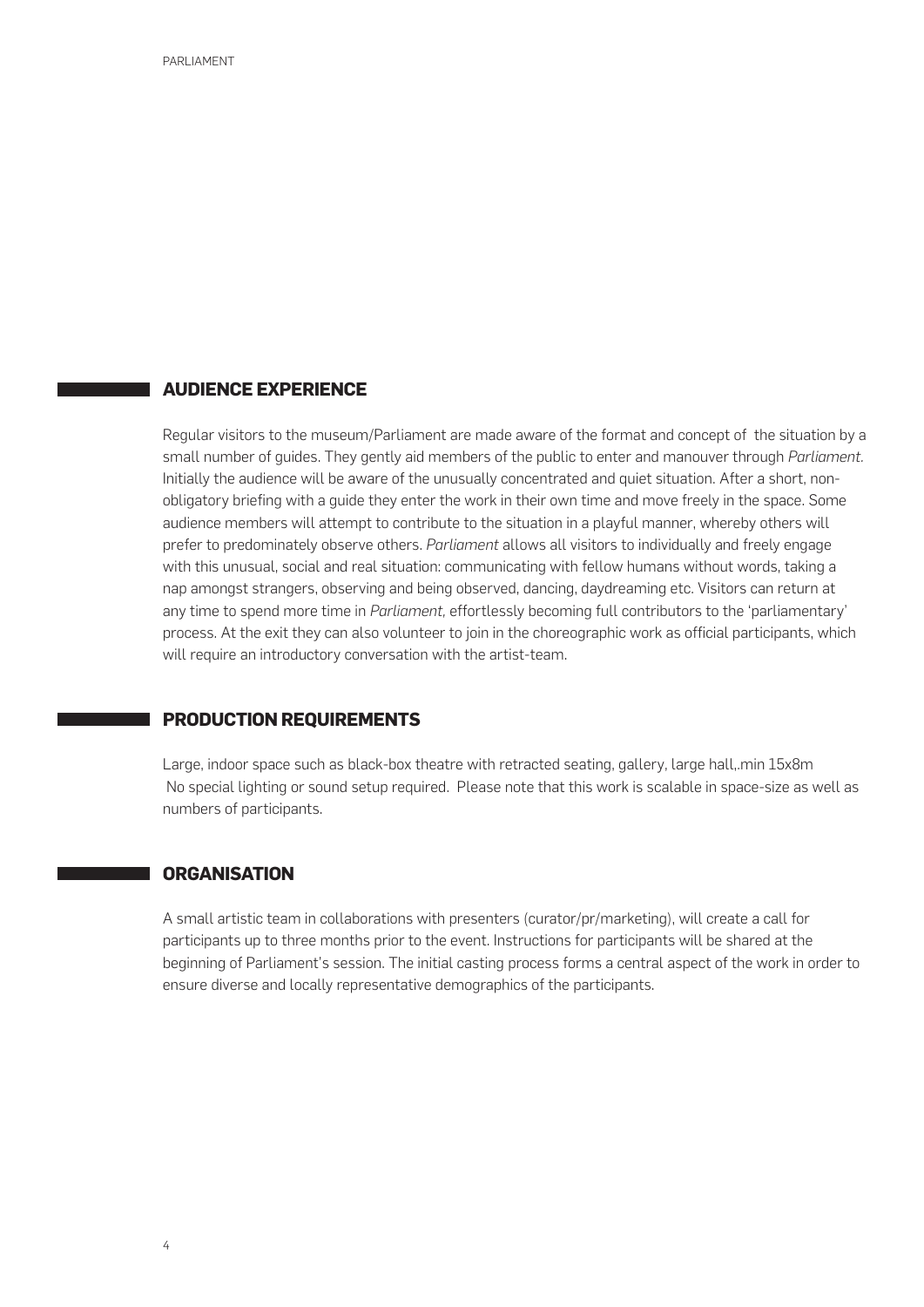# **MICHAEL KLIËN (\*1973, AUSTRIA)**

Choreographer and artist Michael Kliën's work has been situated around the world. Widely considered as one of Europe's foremost thinkers in the field of contemporary dance and choreography today, he has been commissioned by leading institutions such as Ballett Frankfurt, Martha Graham Dance Company, New Museum, Irish Museum of Modern Art, Benaki Museum and Hayward Gallery. As Artistic Director/CEO of Daghdha (2003-2011, Ireland) he developed notions of an extended, socio-politically engaged choreography often referred to as 'Social Choreography'. Kliën's artistic practice encompasses interdisciplinary thinking, critical writing, curatorial projects, and centrally, choreographic works equally at home in the Performing as well as the Fine Arts. He has been awarded a PhD from Edinburgh College of Art in 2009 and has been lecturing about his findings at various distinguished academic institutions. In 2017 Kliën was appointed Professor at Duke University. He is director of the MFA in Dance: Embodied Interdisciplinary Praxis and founded the Labratory for Social Choreography at the Kenan Institute of Ethics at Duke.

www.michaelklien.com www.vimeo.com/klien